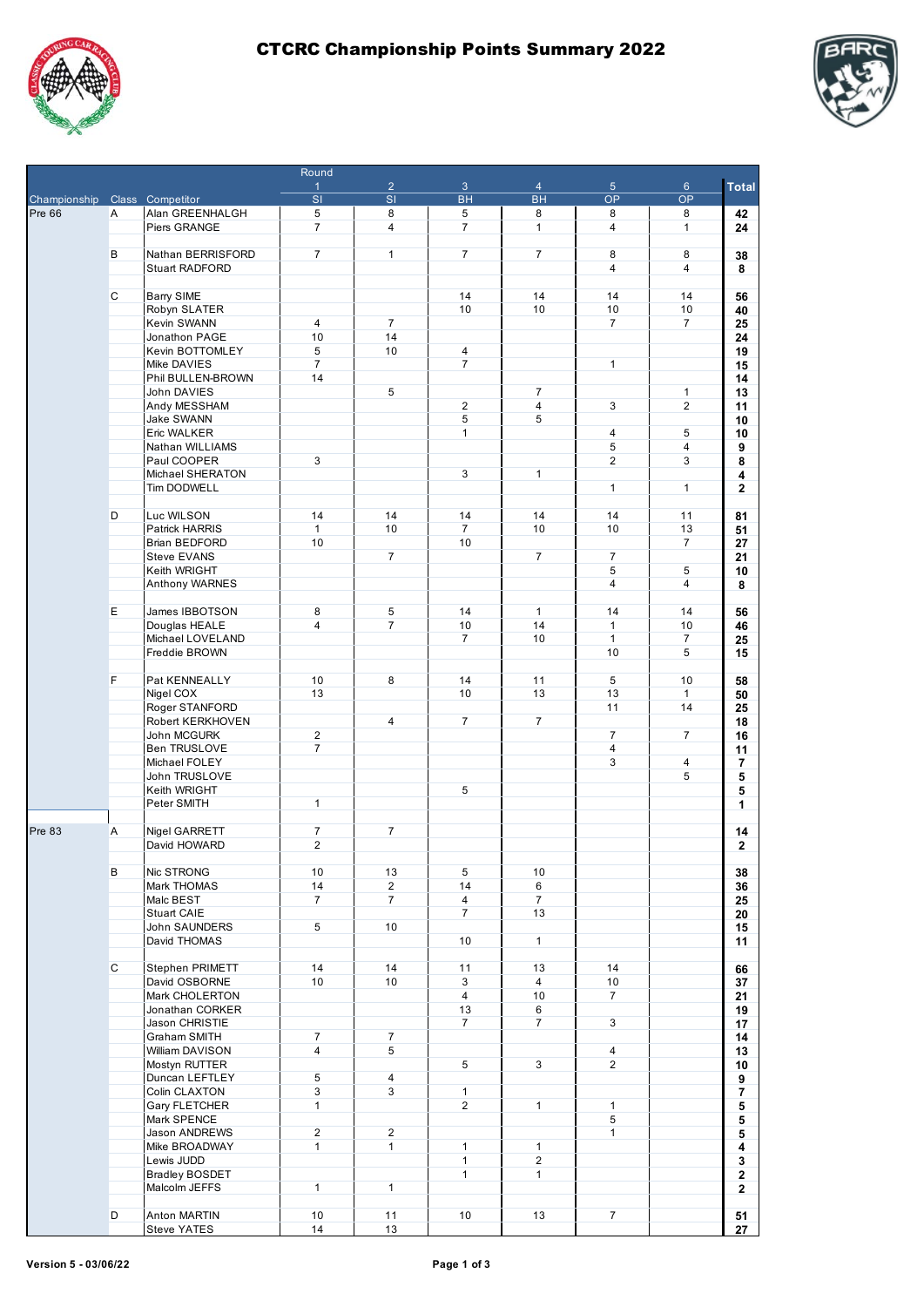

Round



|                               |    |                      | $\mathbf{1}$             | $\overline{2}$ | $\mathbf{3}$   | $\overline{4}$ | 5 <sub>5</sub> | $6\phantom{.}6$ | <b>Total</b>   |
|-------------------------------|----|----------------------|--------------------------|----------------|----------------|----------------|----------------|-----------------|----------------|
| Championship Class Competitor |    |                      | $\overline{\mathsf{SI}}$ | SI             | <b>BH</b>      | <b>BH</b>      | <b>OP</b>      | <b>OP</b>       |                |
|                               |    | <b>Keith EVANS</b>   | $\overline{7}$           | $\overline{7}$ | $\overline{7}$ | $\mathbf{1}$   |                |                 | 22             |
|                               |    | Age HARVEY           |                          |                | 14             | $\overline{2}$ |                |                 | 16             |
|                               |    |                      |                          |                |                |                |                |                 |                |
| Pre 93                        | Α  | Mike SEABOURNE       |                          |                |                |                | $\overline{7}$ |                 | $\overline{7}$ |
|                               |    |                      |                          |                |                |                |                |                 |                |
|                               | В  | Andy CRIPPS          | 14                       | 13             | 14             | 11             |                |                 | 52             |
|                               |    | Michael DUGDALE      | 10                       | 11             | 10             | 13             |                |                 | 44             |
|                               |    | Graham MYERS         | 5                        | $\mathbf{1}$   | 4              | $\overline{4}$ | $\overline{7}$ |                 | 21             |
|                               |    | Robert CRISELL       | $\mathbf{1}$             | 5              | 5              | 5              |                |                 | 16             |
|                               |    | lan BOWER            | $\overline{7}$           | $\overline{7}$ |                |                |                |                 | 14             |
|                               |    | Kevin WILLIS         |                          |                | $\overline{7}$ | $\overline{7}$ |                |                 | 14             |
|                               |    |                      |                          |                |                |                |                |                 |                |
|                               | C  | Sam GOODWIN-LAIDLER  |                          |                | $\overline{2}$ | $\overline{7}$ | 8              |                 | 17             |
|                               |    | lan KNIGHT           | 8                        | 8              |                |                |                |                 | 16             |
|                               |    | Jamie STURGES        | $\overline{4}$           | 4              |                |                |                |                 | 8              |
|                               |    | Jake MARGALIES       |                          |                |                |                | 4              |                 | 4              |
|                               |    | Alan BRECK           |                          |                | $\mathbf{1}$   |                |                |                 | 1              |
|                               |    |                      |                          |                |                |                |                |                 |                |
|                               | D  | Andrew SHERATON      | $\overline{7}$           | 8              | 14             | 14             | 8              |                 | 51             |
|                               |    | <b>Byron ALDOUS</b>  | 14                       |                | $\overline{7}$ | 10             | $\overline{4}$ |                 | 35             |
|                               |    | Andy GAY             | 10                       |                | 10             | $\overline{7}$ |                |                 | 27             |
|                               |    | Steve WALDEN         |                          | $\overline{4}$ |                |                |                |                 | 4              |
|                               |    |                      |                          |                |                |                |                |                 |                |
|                               | E. | Jake MARGALIES       |                          |                | $\overline{7}$ | $\overline{7}$ | $\overline{7}$ |                 | 14             |
|                               |    | Andrew SMITH         |                          |                |                |                |                |                 | $\overline{7}$ |
|                               |    |                      |                          |                |                |                |                | $\overline{7}$  |                |
| Pre 03                        | A  | Simon MANN           |                          |                |                |                | $\overline{7}$ |                 | 14             |
|                               | C  | John HILLYER         | $\overline{7}$           | 10             | 14             | 14             |                |                 |                |
|                               |    | Cavan GRAINGER       | 10                       | 14             | 10             | 10             |                |                 | 45             |
|                               |    | Chris SOUTHCOTT      | 14                       |                |                |                |                |                 | 44             |
|                               |    | <b>Steve BARBER</b>  | 5                        | $\overline{7}$ | $\mathbf{1}$   |                | 0              | $\mathbf{1}$    | 14             |
|                               |    | Simon MANN           | 3                        | 5              |                |                |                |                 | 14<br>8        |
|                               |    | Alan HERSEY          |                          |                | $\overline{7}$ | $\mathbf{1}$   |                |                 | 8              |
|                               |    | Anton MARTIN         | $\overline{4}$           |                |                |                |                |                 | 4              |
|                               |    |                      |                          |                |                |                |                |                 |                |
|                               | D  | Gary PREBBLE         | 14                       | 14             | 6              | 5              | 14             | 14              | 67             |
|                               |    | Don HUGHES           | 10                       | 10             | 13             | 13             | 10             | 10              | 66             |
|                               |    | Ross CRAIG           | $\overline{7}$           | $\overline{7}$ | 10             | 10             | $\overline{7}$ | $\overline{7}$  | 48             |
|                               |    | James ALFORD         | 5                        | 5              | $\overline{7}$ | $\overline{7}$ |                |                 | 24             |
|                               |    | Andy ABRAMS          | 3                        |                | 3              | 5              | 5              | 5               | 21             |
|                               |    | Neil ASHCROFT        | 4                        | 4              | $\overline{2}$ | 1              |                |                 | 11             |
|                               |    | Luke BENNETT         |                          |                | 4              | 3              |                |                 | 7              |
|                               |    |                      |                          |                |                |                |                |                 |                |
| <b>BOSS</b>                   | A  | Alan BRECK           |                          |                | $\mathbf{1}$   | $\overline{7}$ |                |                 | 8              |
|                               |    |                      |                          |                |                |                |                |                 |                |
|                               | В  | Tom ABBOTT           | $\overline{7}$           | $\mathbf{1}$   |                |                |                |                 | 8              |
|                               |    | Peter MOFFAT         |                          |                | $\mathbf{1}$   |                |                |                 | 1              |
|                               |    |                      |                          |                |                |                |                |                 |                |
|                               | C  | Sam DAFFIN           |                          |                | 8              | 8              | $\overline{7}$ | $\overline{7}$  | 30             |
|                               |    | Clifford PELLIN      |                          |                | $\overline{4}$ | 4              |                |                 | 8              |
|                               |    |                      |                          |                |                |                |                |                 |                |
|                               | D  | James DUNKLEY        | 10                       | 13             | 14             | 8              | 14             | 14              | 73             |
|                               |    | Robert TAYLOR        | $\overline{7}$           | $\overline{7}$ | 10             | $\overline{4}$ |                |                 | 28             |
|                               |    | Chris BROWN          | 14                       | 11             | $\mathbf{1}$   |                |                |                 | 26             |
|                               |    | Michael RUDGE        | $\overline{4}$           | $\overline{4}$ |                |                | $\overline{7}$ | $\overline{7}$  | 22             |
|                               |    | William HUNT         |                          |                |                |                | 10             | 10              | 20             |
|                               |    | Colin CLAXTON        | 5                        | 5              |                |                | $\mathbf{1}$   | 5               | 16             |
|                               |    | Tim MIZEN            |                          |                |                |                | 5              | 4               | 9              |
|                               |    |                      |                          |                |                |                |                |                 |                |
|                               | S  | Martin REYNOLDS      | $\overline{7}$           | 13             | 10             | $\overline{7}$ | $\overline{7}$ | $\overline{7}$  | 51             |
|                               |    | Malcolm HARDING      | 14                       | $\overline{7}$ | 14             | 14             |                |                 | 49             |
|                               |    | Mike MANNING         | 10                       | 11             | $\mathbf{1}$   | 10             | 10             | 2               | 44             |
|                               |    | Craig OWEN           | $\mathbf{1}$             | 5              | $\overline{7}$ | 5              |                |                 | 18             |
|                               |    | Piers GRANGE         |                          |                |                |                | 14             |                 | 14             |
|                               |    | Joey BINKS           | $\mathbf{1}$             |                |                |                |                |                 | 1              |
|                               |    |                      |                          |                |                |                |                |                 |                |
| Thunder                       | A  | Andrew WILSON        |                          | 14             | 14             | 14             |                |                 | 42             |
|                               |    | James JANICKI        |                          |                | 10             | 10             | $\mathbf{1}$   | $\overline{7}$  | 28             |
|                               |    | Neil ARGRAVE         | 11                       | 10             | $\mathbf{1}$   | $\mathbf{1}$   |                |                 | 23             |
|                               |    | Andy ROBINSON        | 13                       | $\overline{7}$ |                |                |                |                 | 20             |
|                               |    | <b>Bryan BRANSOM</b> | $\overline{7}$           | 5              |                |                |                |                 | 12             |
|                               |    | Tom LENTHALL         | 5                        |                |                |                |                |                 | 5 <sub>1</sub> |
|                               |    | James WALL           |                          | 4              |                |                |                |                 | 4              |
|                               |    |                      |                          |                |                |                |                |                 |                |